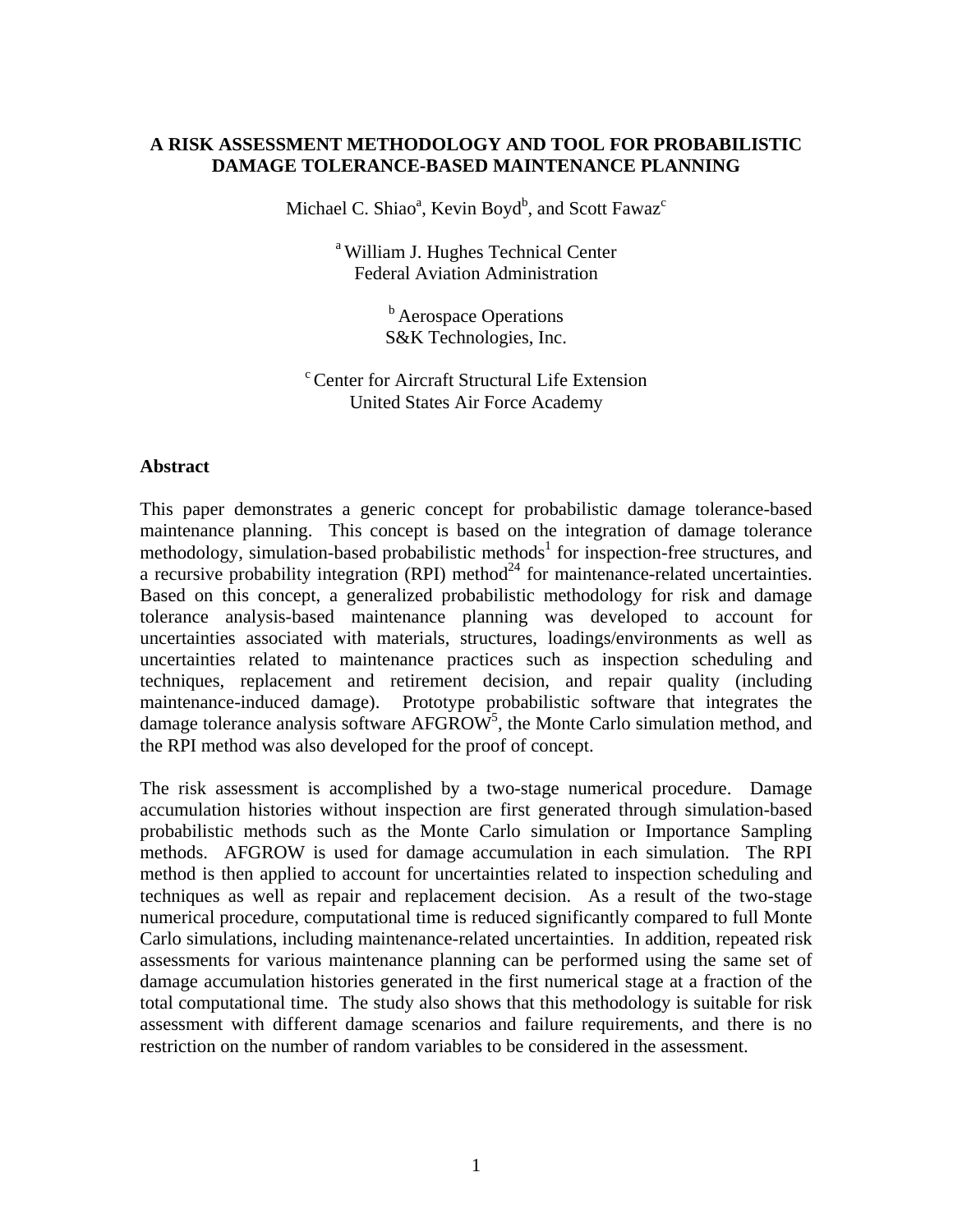## **Introduction**

In the last decade, several probabilistic methods and associated software have been developed for damage tolerance applications considering uncertainties and inspection planning. While each of the methods work well for the damage scenario considered and uncertainty modeling, these methods are limited in their ability to solve general problems. Therefore, general and accurate methods are needed for damage tolerance analysis with maintenance planning under various uncertainties, including equivalent initial flaw size (EIFS) and location, material properties, loads and environmental effects, inspection schedules, probability of detection (POD), and repair quality and frequency. Realizing the importance and difficulty in maintenance risk management, the Federal Aviation Administration William J. Hughes Technical Center, Wright Patterson Air Force Base, the Aging Aircraft Support Squadron of the Aeronautical Systems Center, and S&K Technologies began a joint effort in methodology and software development.

Monte Carlo simulation (MCS) offers the most robust and reliable solution framework for general problems. The only, but major, issue is that MCS is usually time-consuming. For maintenance optimization, the computational issue is further amplified because the conventional approach requires an MCS for each different maintenance plan. As a result, many sets of MCSs are required to search for the optimal solution by exploring the design space that consists of many possible combinations of inspection scheduling, techniques, and repair/replacement/retirement strategies.

To relieve the computational burden in generating crack growth histories for many sets of MCSs, this paper describes and demonstrates an efficient method that combines the generality of MCS with the efficiency of analytical probabilistic methods. The core of the method is a recursive probabilistic integration (RPI) method that allows repeated use of baseline MCS-based crack growth histories for various maintenance plans. The fundamental concept of RPI is based on branching out the probable events after each maintenance action following an inspection where the POD is applied. The probability of occurrence of each branched event is then determined based on the probability of crack detection. In addition to allowing the reuse of crack growth histories, RPI has an additional benefit of improving the MCS sampling efficiency, especially when a maintenance plan significantly reduces the probability of failure.

The accuracy and efficiency of MCS with RPI has been demonstrated<sup>4</sup> using an infinite plate with a center crack subjected to uniform tension stress. A simple Paris crack growth equation with an analytical stress-intensity factor solution was implemented. A failure occurs when the crack size reaches a critical value. In this paper, risk assessment with various failure mechanisms and requirements as well as different definitions of probability of failure were performed using fixed inspection intervals as well as a riskcontrolled inspection strategy. The generality, accuracy, and efficiency of this methodology are demonstrated in this paper using three representative examples reflecting general damage scenarios and various definitions of probability of failure.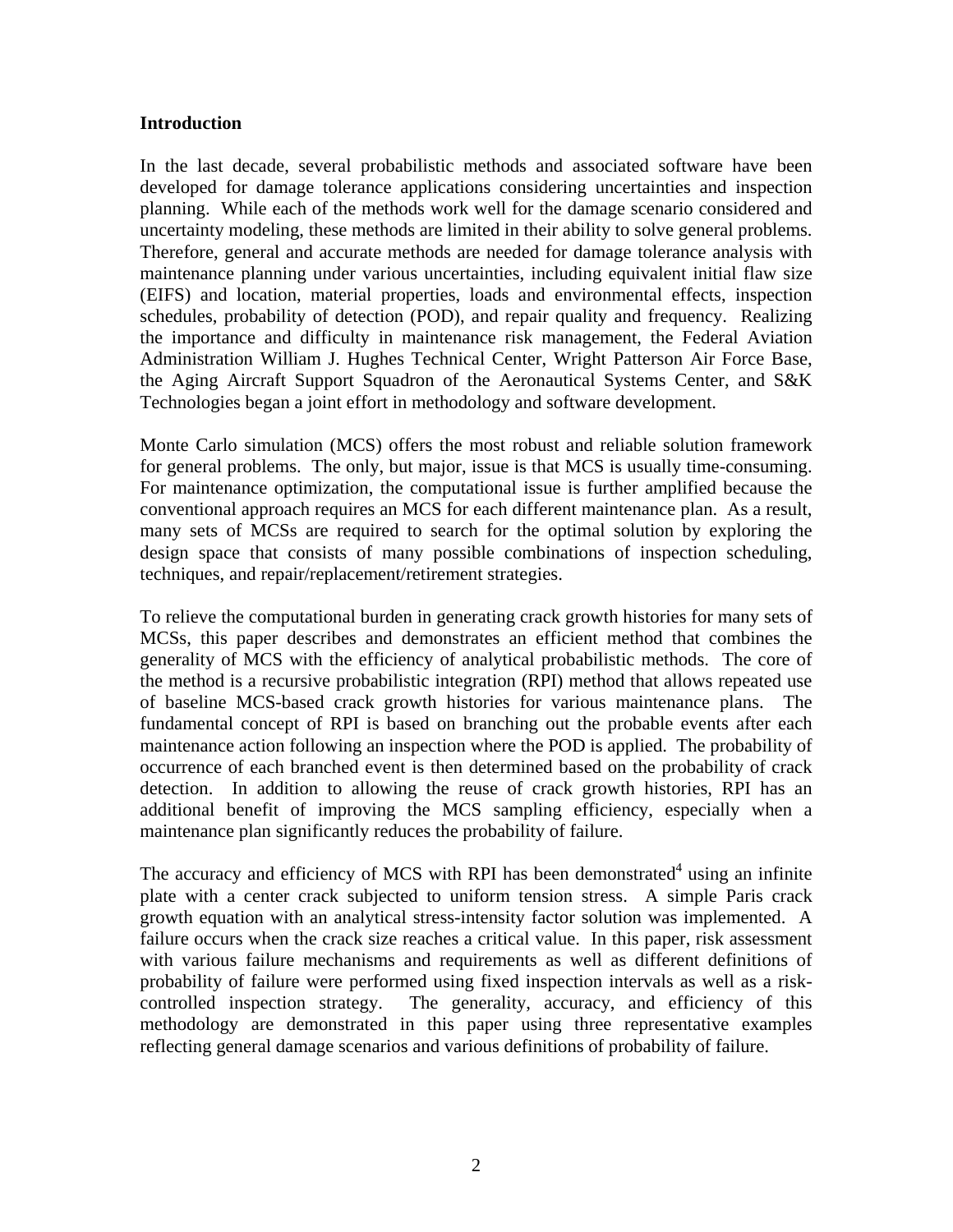# **General Formulation of Probabilistic Damage Tolerance Analysis With Maintenance Planning**

To formulate probabilistic damage tolerance analysis with maintenance planning properly, several key technical issues are discussed in this section. Those issues are (1) definitions of probability of failure, (2) maintenance event tree development, (3) repair quality modeling, (4) probabilistic analysis frame work, and (5) software development requirements.

# Definitions of Probability of Failure

There are several different measures of probability of failure due to various definitions. Those used in this study are defined below.

- The unfailed probability of failure (UPOF) is the probability of failure determined, assuming there is no prior failure up to the time of assessment. This definition of probability of failure is used in the software  $PROF<sup>6</sup>$ . As a result, those that have failed before time t can be repaired in the UPOF calculation if they are detected during inspections.
- The cumulative probability of failure (CPOF),  $F(t)$ , is the cumulative probability of time to failure due to failure occurrences before time t. This definition is the same as the total probability of failure defined in reference 7. Unlike the definition for UPOF, those that have failed will never be fixed under the CPOF calculation.
- The instantaneous failure rate<sup>8</sup>, or hazard function,  $h(t)$ , is defined as the probability that a failure occurs in a unit time interval, given that a failure has not occurred prior to t, the beginning of the interval. This can be considered as the probability of failure per unit time. The unit time can be a cycle or a flight hour. The instantaneous failure rate is derived from CPOF, as shown in equation 1.

 $h(t) = f(t)/(1 - F(t))$  (1) where  $f(t)$  is the probability density of time to failure.

# Maintenance Event Tree Development

In the case of damage accumulation processes, it may be uneconomical to design a structure in such a way that the reliability is sufficient for an entire design life. A more economical solution can be obtained by establishing a maintenance scheme. In those cases, failures will not occur if the inspection detects damages and repair action is taken immediately. The sequence of inspection and repair events can be represented in an event tree, as shown in figure 1.

Let the first inspection  $I_1$  be planned at time  $t_1$ . At this node, there exists a branch with three possible events: (1) event of failure  $F$ —a failure occurs before  $t_2$ , (2) event of repair R—the inspection detects a serious defect and repair is conducted, and (3) event of no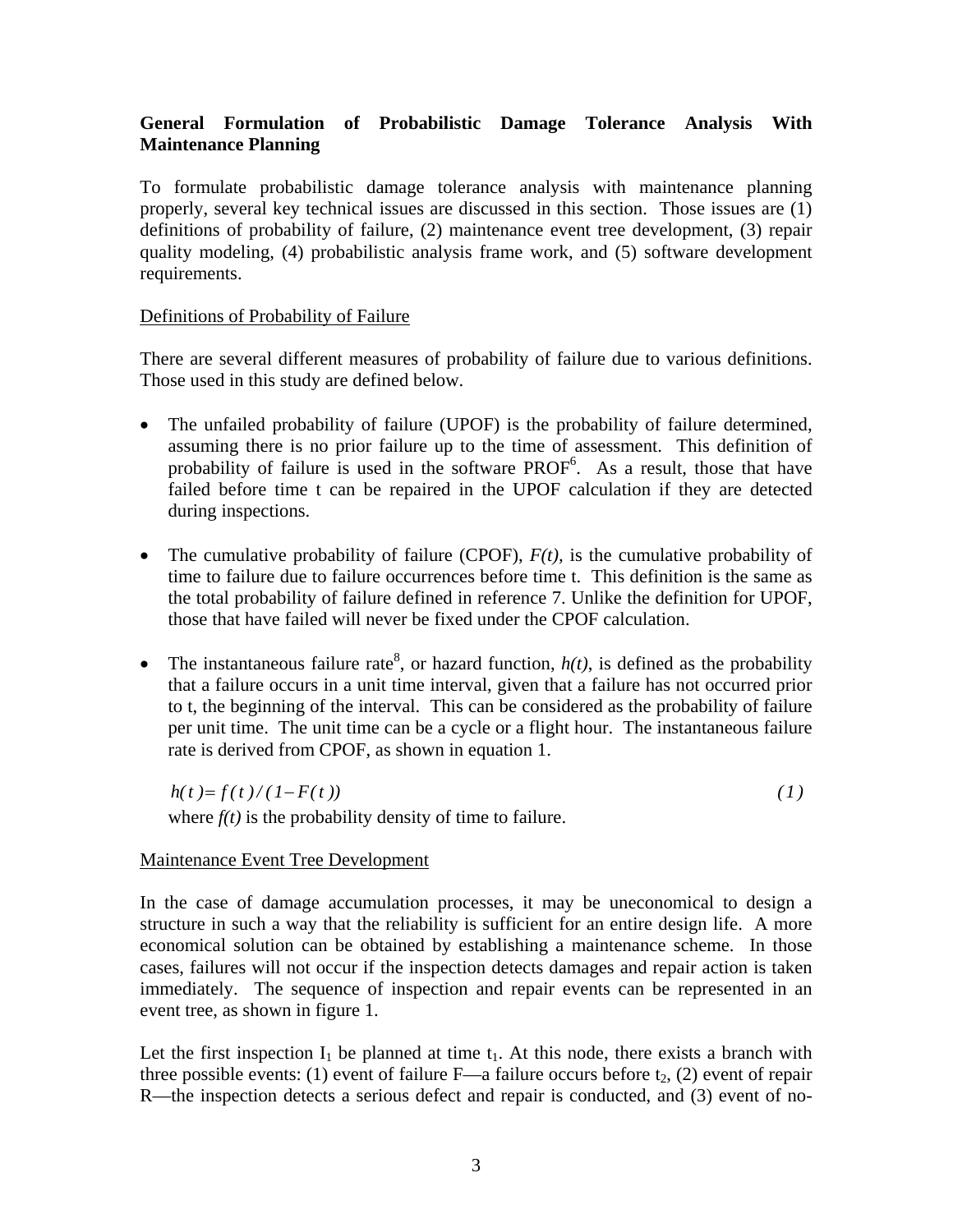finding I<sub>2</sub>—no serious defect is detected and the next inspection at  $t = t_2$  is planned. When a detected defect has been repaired, a new sequence is started and a new branch is generated at the next inspection.



Figure 1. Maintenance Event Tree

# Repair Quality Modeling

Perfect repair is unlikely. Often, field repair may produce inferior quality due to insufficient equipment, inability to acquire high-quality materials in time, poor repair skills, etc. In addition, repair most often removes the crack tip of the propagating crack, yet it often leaves behind potential initiation sites for cracks to grow during future operation. For this reason, assuming a perfectly repaired structure would create unconservatism. In general, a postrepair crack size distribution that is worse than the original parts has to be estimated. Hovey, et. al  $<sup>6</sup>$  used the equivalent repair quality to</sup> quantify the possible repair flaws inherited in the structures after repairs. Although the effect of repair quality on the failure probability is not immediate, it can have a major effect on aging structures. In addition, the effect of the potential maintenance-induced damage should be modeled by further adjusting the postrepair crack size distribution.

## Probabilistic Analysis Framework

Aircraft structures are subjected to in-service inspections and subsequent maintenance actions, if warranted, to maintain reliability and minimize risk. Since the effectiveness of an inspection depends on the POD and the location and size of a crack, the optimal design and maintenance of reliable structures requires methods to evaluate timedependent reliability analysis subject to inspections. For practical purposes, such methods should provide a quick turnaround of reliability analysis for design and inspection planning. The framework for probabilistic and damage tolerance-based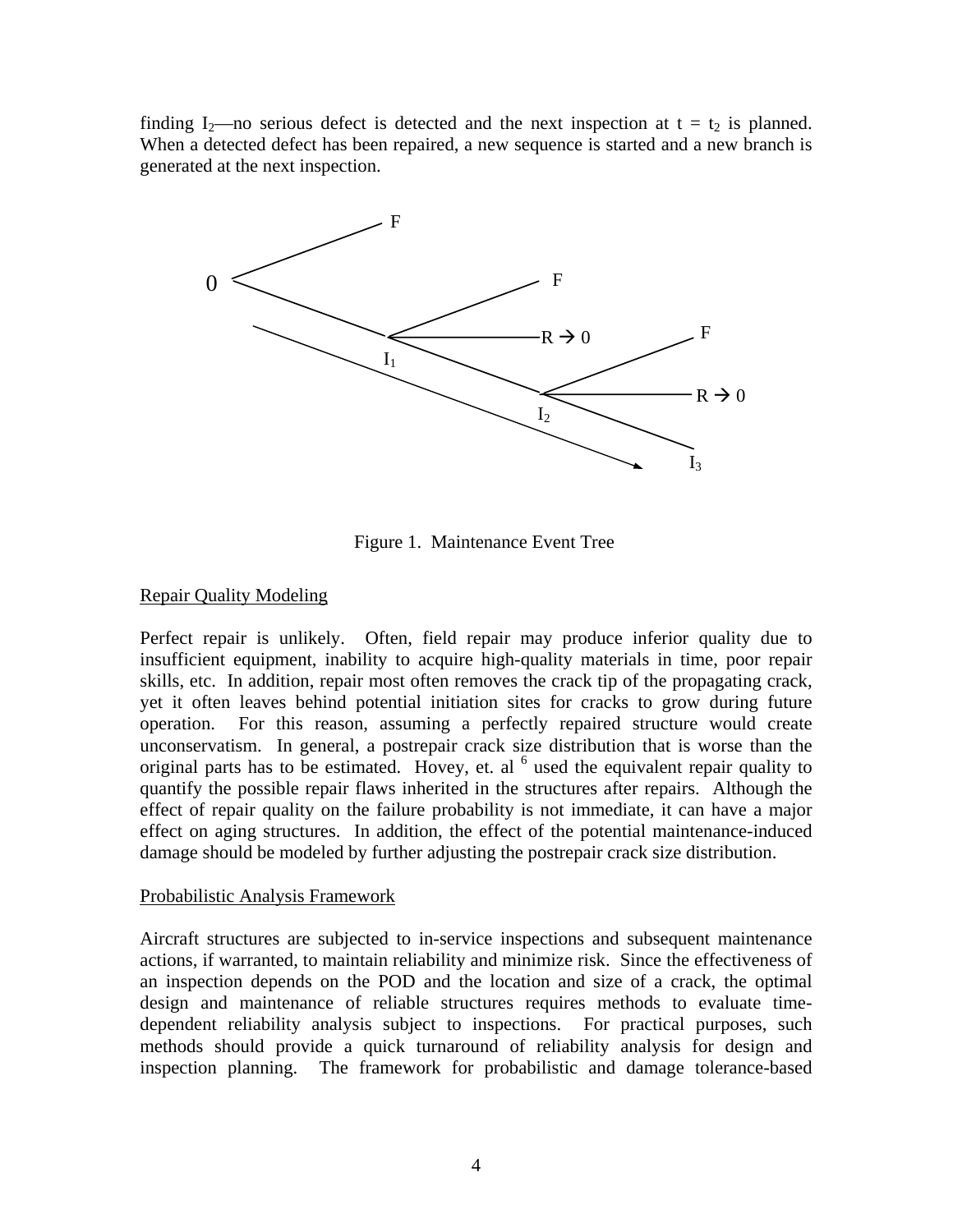maintenance planning is summarized in figure 2. A comprehensive framework should include a wide range of uncertainties, including:

- Random or uncertain parameters in material (e.g., threshold of the stress-intensity factor, modulus of elasticity)
- Defect or flaw (including size, shape, location, and the frequency of occurrence)
- Loading, type of usage (with frequency of occurrence)
- Finite element model (including modeling error)
- Crack growth model (including modeling error)
- Maintenance (including inspection schedules, frequency of inspections, POD curves, repair/replacement methods and effects)
- Human factors



Figure 2. Probabilistic Damage Tolerance Analysis-Based Maintenance Planning

## Software Development Requirements

The methodology adopted in this software, shown in figure 2, represents a generic risk assessment for maintenance planning and optimization. The associated analysis software will be capable of treating various damage scenarios and mechanics and various forms of uncertainties, including those that are maintenance-related. Currently, only MCS and RPI methods specifically addressing the maintenance-related problems are integrated in the prototype probabilistic software. In the future, importance sampling methods should be implemented to further reduce the computational time. A parallelization feature, which uses supercomputers with multiple CPUs for improved efficiency, is also desirable. The software will also be developed in such a way that the burden of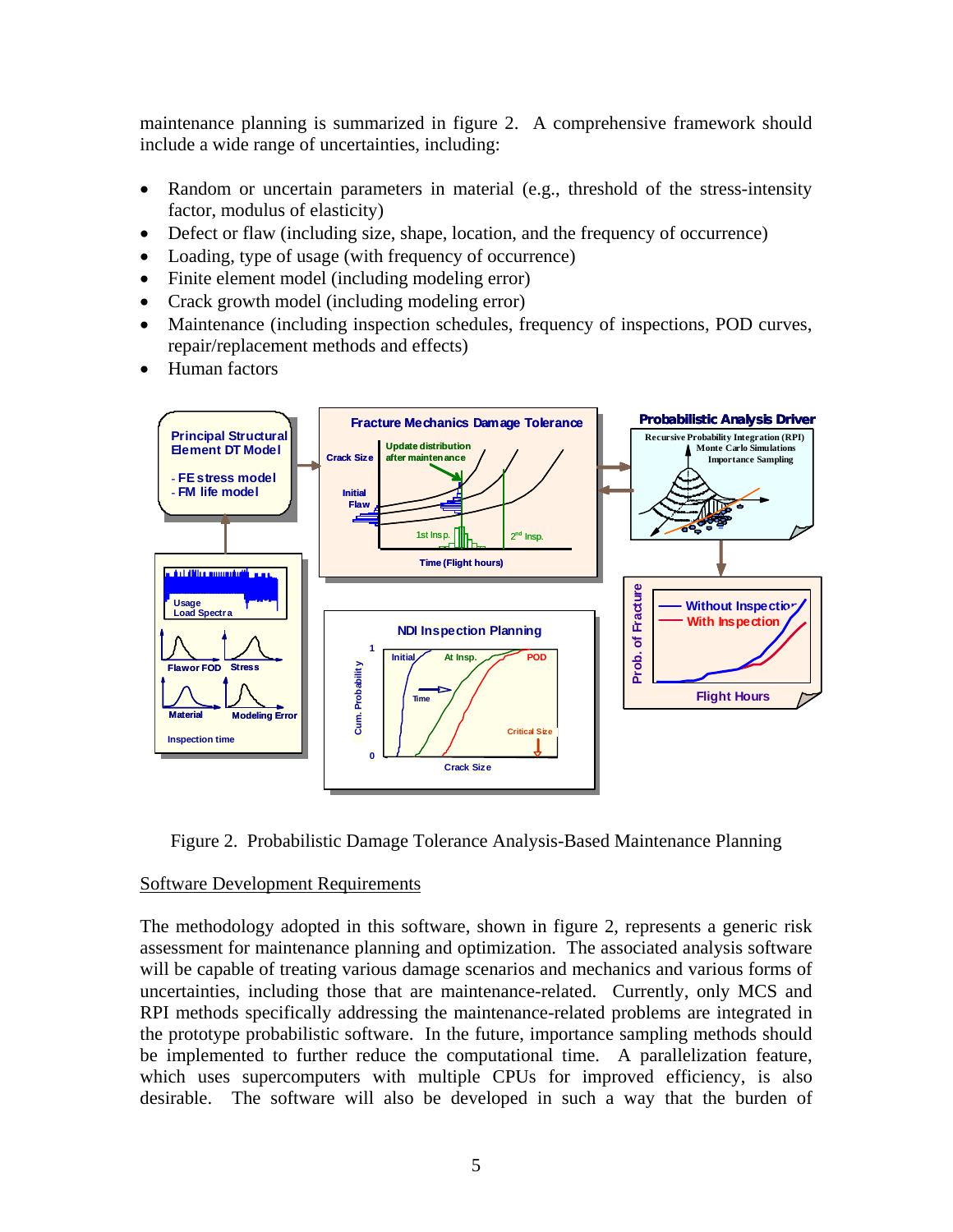integration with any deterministic analysis software, such as NASGRO, AFGROW, and other in-house damage tolerance software, can be eased and minimized. In addition, this software will be used to verify new probabilistic methods and provide error-checking to ensure the reliability of failure prediction.

# **Recursive Probabilistic Integration Method**

## Two-Stage Numerical Procedure

The RPI method is a two-stage numerical procedure. The first stage computes the crack growth history without inspections for original and/or repair parts. The second stage accounts for maintenance-related uncertainties by the RPI method together with the crack growth histories generated from stage 1. The new method reduces the computational burden of using MCS alone. In addition, the new probabilistic method allows the reuse of stored crack growth histories without inspections to compute risk as a function of inspection time and/or inspection techniques without additional stress and life analyses. This method is particularly useful for inspection optimization or maintenance planning.

# Recursive Probabilistic Integration Formulation

The concept of RPI is discussed in this section. Figure 3 shows the possible fatigue crack growth paths from an MCS without inspections. Failure of each fatigue path is indicated by the cross symbol for any failure requirement, such as net section yield, critical crack size, or fracture criteria. In the figure, PDF stands for probability density function.



Figure 3. Fatigue Life and Fatigue Crack Growth Paths Without Inspection

To illustrate the RPI concept using graphical presentation for clarity, fatigue life simulations without inspections are shown in figure 4. In the figure, the horizontal line indicates the beginning and end of fatigue life of a simulation without inspection. This line is called "fatigue path," since it implicitly represents the fatigue crack growth path from the beginning to the end. Keep in mind that at any instance t along  $i<sup>th</sup>$  fatigue path, there is a crack size *a(j,t)*.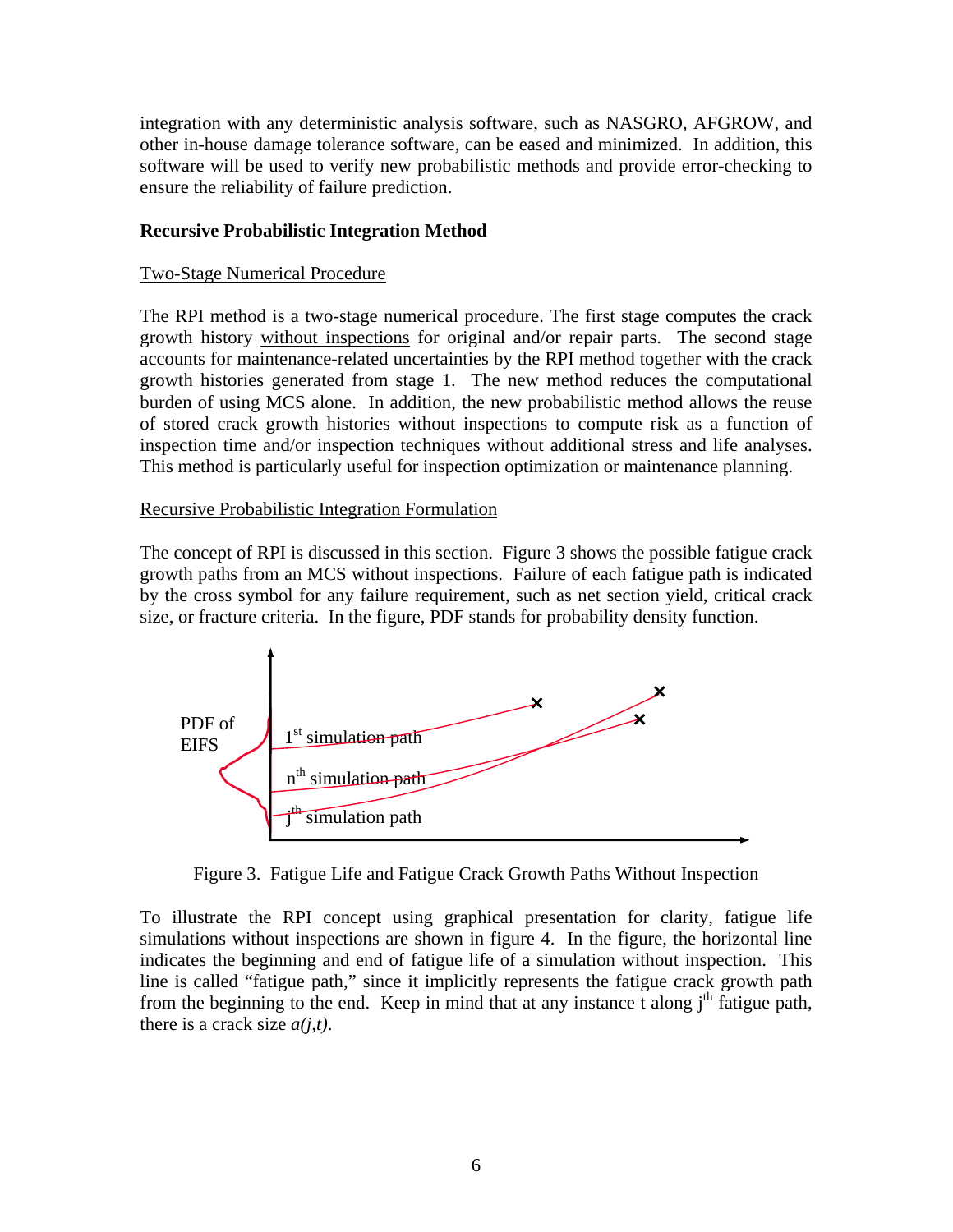

Figure 4. Fatigue Paths of an MCS Without Inspection

Now let's investigate the probability calculation. When n simulations are conducted in an MCS, the probability of occurrence of each path (simulation) is 1/n. The conditional probability of failure of j<sup>th</sup> fatigue (simulation) path, given the occurrence of this path,  $P_f^c$ *(j),* is defined by equation 2, where c stands for conditional.

$$
P_{j}^{c}(j) = 0
$$
  
\n
$$
P_{j}^{c}(j) = 1
$$
  
\n
$$
P_{j}^{c}(j) = 1
$$
  
\n
$$
j^{th}
$$
 fatigue life  $design life$   
\n
$$
j^{th}
$$
 fatigue life  $design life$  (2)

The probability of failure for an MCS without inspection can be obtained by equation 3.

$$
P_f = \frac{1}{n} \sum_{j=1}^{n} P_j^c(j)
$$
 (3)

Now let's add one inspection to the analysis. Figure 5 shows an inspection at time *t* is conducted on the  $i<sup>th</sup>$  fatigue path.



Figure 5. Probabilistic Branching Due to Inspection and Repair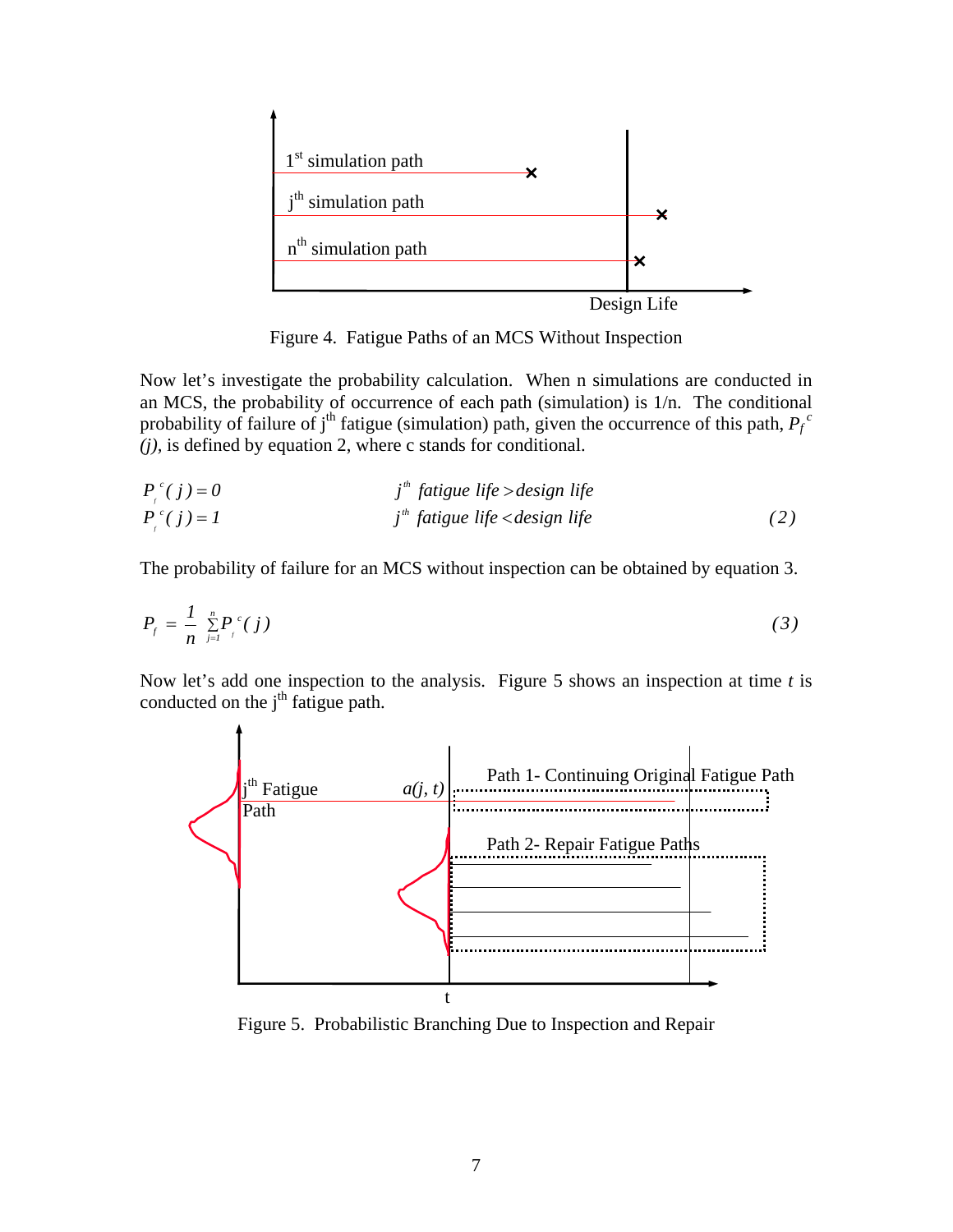The crack size at the time of inspection is denoted as  $a(j, t)$ . Due to the inspection, j<sup>th</sup> fatigue path will branch out to two possible paths. If the crack is not detected, the j<sup>th</sup> fatigue path will continue its original fatigue path as indicated by Path 1 in figure 5. When a crack is detected and repaired immediately, the continuing path can be either one of the multiple repair paths, indicated as Path 2 in figure 5. As a result of probability branching,  $P_f^c(j)$  in equation 3 needs to be updated accordingly by equation 4.

$$
P_f^c(j) = POD(a(j, t))^* P_f(path1) + (1 - POD(a(j, t)))^* P_f(path2)
$$
 (4)

*POD(a(j,t))* is the POD of crack size  $a(j,t)$ .  $P_f$ (path 1) is the conditional probability of failure of the original fatigue path, as defined in equation 2.  $P_f (path 2)$  is the probability of failure of repair paths, which can be obtained by an MCS without inspection starting at the time of inspection using equations 2 and 3. Once  $P_f^c(j)$  is updated, the probability of failure with one inspection can be computed by equation 3. Using the same analogy, probability of failure for multiple inspections can be derived. The following paragraph will give more details of the RPI method. Several key parameters used for RPI are defined below and illustrated in figure 6.

| $t_{\rm s}$  | Service life (or design life)                                                                           |
|--------------|---------------------------------------------------------------------------------------------------------|
| m:           | Number of inspections                                                                                   |
| MCS(k)       | A Monte Carlo simulation without inspections starting at $kth$ inspection,                              |
|              | where $k = 0$ to m, $k = 0$ , representing simulations with original parts; and                         |
|              | $k$ $>$ 0, representing simulations with repair parts                                                   |
| $n_k$ :      | Number of simulations for $MCS(k)$                                                                      |
| $t_f(k,j)$ : | Fatigue life of the $jth$ simulation of MCS(k)                                                          |
| a(k, j, i)   | The crack size at the i <sup>th</sup> inspection of the j <sup>th</sup> fatigue path of MCS(k); $k = 0$ |
|              | to m; $j = 1$ to $n_k$ ; for each k, $i = k+1$ to m                                                     |
| Full Path i  | A probability event consists of complete fatigue paths of an MCS                                        |
|              | considering subsequent inspections starting at $ith$ inspection, $i = 0$ to m                           |
| Br(k, j, i)  | A branched probability event consists of all possible fatigue paths of an                               |
|              | MCS considering subsequent inspections starting at i <sup>th</sup> inspection with the                  |
|              | following conditions. The initial condition of the fatigue branch $Br(k, j, i)$ is                      |
|              | inherent from the condition at $ith$ inspection of the $ith$ fatigue path of                            |
|              | MCS(k) where $k = 0$ to m; for each k, i=k to m-1; for a pair of k and i,                               |
|              | $Br(k, j, i)$ consists of fatigue branch $Br(k, j, i+1)$ and Full Path $(i+1)$                          |

Figure 6 show a full repair path starting at  $(m-2)^{th}$  inspection. The dashed line represents the  $j<sup>th</sup>$  fatigue path of MCS(m-2), and the circle indicates that an inspection has been conducted along this path. A diamond indicates that a repair action has been taken after detecting a crack. The solid line with a diamond at the beginning and an arrow at the end represents an MCS considering subsequent inspections. It also represents a Full Path starting at the time indicated by the diamond.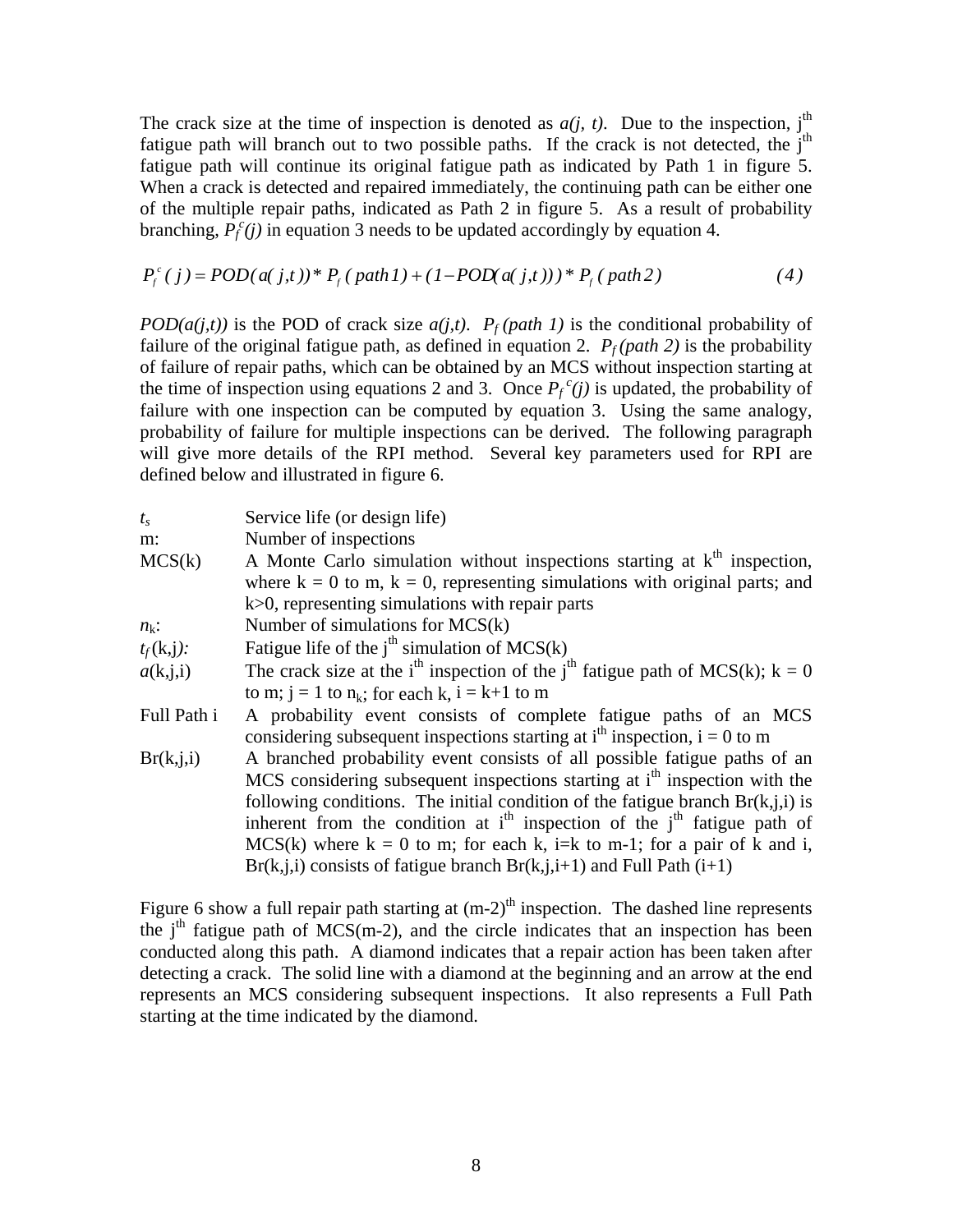

Figure 6. Full Path(m-2) With Two Subsequent Inspections

Figure 6 also shows that Br(m-2,j,m-2) consists of a single (j<sup>th</sup>) realization of MCS(m-2) and two possible branched probability events, Full Path (m-1) and Full Path (m), after subsequent inspections along this realization. From the definition of Full Path, Full Path  $(m-2)$  is also represented by the probability events Br(m-2,j,m-2), where  $j = 1$ , n<sub>m-2</sub>. The following are also shown in figure 6:  $Br(m-2,j,m-2)$  consists of  $Br(m-2,j,m-1)$  and the Full Path (m-1);  $Br(m-2,j,m-1)$  consists of  $Br(m-2,j,m)$  and the Full Path m; and  $Br(m-1)$ 2,j,m) represents the last segment of  $j<sup>th</sup>$  fatigue path of MCS(m-2).

Now let's follow the j<sup>th</sup> simulation path to investigate the probability of occurrence of each probability event. At the  $(m-1)^{th}$  inspection, if a crack is detected and a repair action is taken, the probability of occurrence of a repair action (or Full Path (m-1)) is equal to the POD for the crack size  $a(m-2,j,m-1)$ . If no crack is detected, probability of occurrence of a fatigue branch  $Br(m-2,i,m-1)$  is equal to 1 minus POD. As defined before, Full Path (i), where  $i > 0$ , represents the probability event after a repair action is taken at  $i<sup>th</sup>$  inspection. It is noted that Full Path (i) depends upon index i but is independent of indices k and j (same indices for  $a(k,j,i)$ ) and  $Br(k,j,i)$ ), which means this event can be used repeatedly for any k and j. In another words, the probability of failure of this probability event just needs to be calculated once. However, the probability of occurrence of this event will be the probability of detection of crack size  $a(k,i,i)$ , which is a function of indices k and j.

The basic concept described above leads to the development of the RPI algorithm, as shown in equations 5 and 6.

$$
P_{f}^{Full Path k} = \frac{1}{n_k} \sum_{j=1}^{n_k} P_{f}^{Br(k,j,k)}
$$
 where  $k = m$  to 0 (5)

In equation 5,  $P_f^{Br(k,j,k)}$  for  $k < m$  is calculated recursively by equation 6.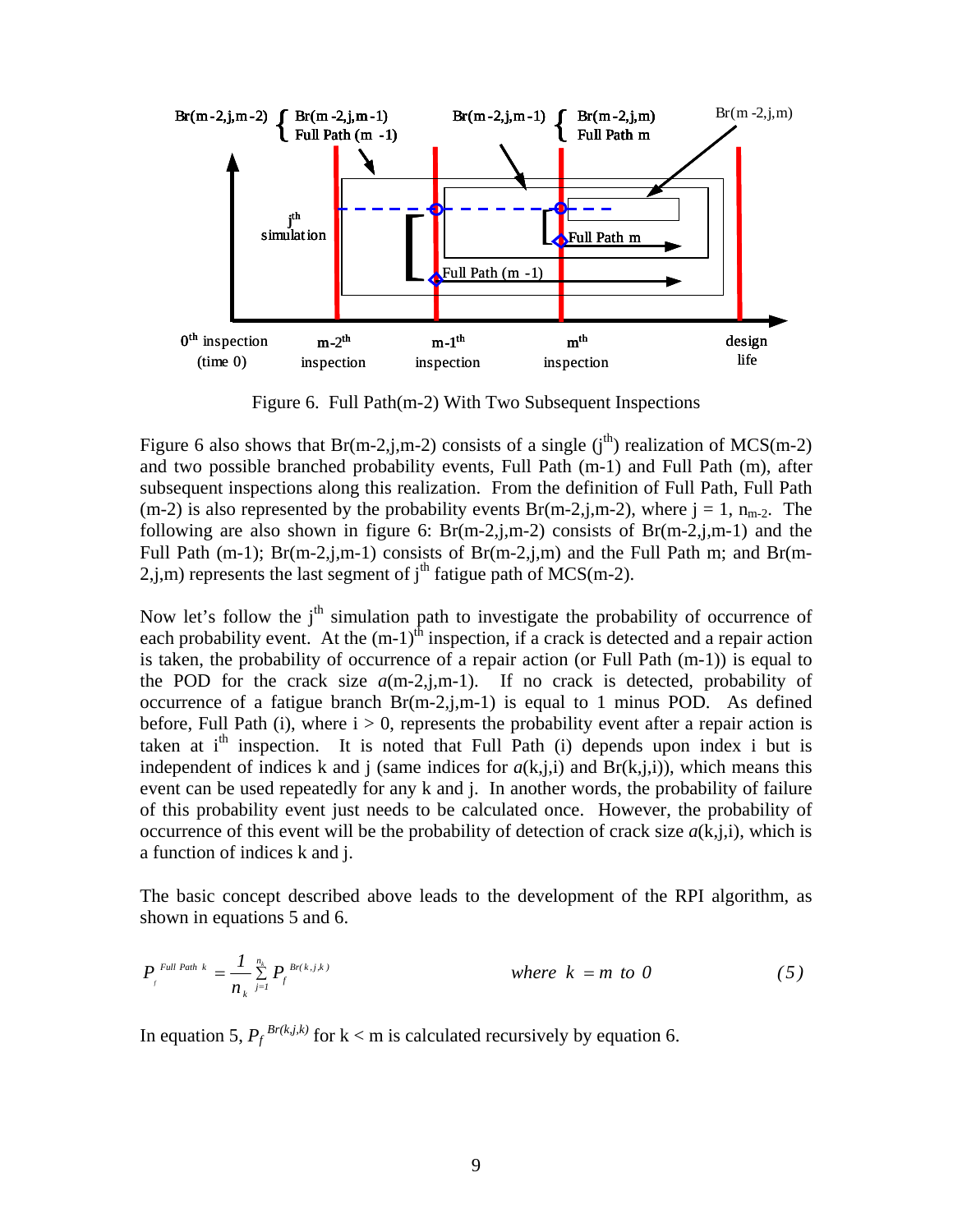$$
P_{f}^{Br(k,j,i)} = (1 - pod (a(k,j,i+1)))^{*} P_{f}^{Br(k,j,i+1)} + pod (a(k,j,i+1))^{*} P_{f}^{Full Path (i+1)}
$$
  
where  $i = m-1$  to k (6)

Using RPI, only two sets of MCSs without inspections are needed, one uses the original crack size distribution and the other uses the postrepair crack size distribution (assuming there is only one such distribution in maintenance planning). The computational procedures are summarized below.

First, conduct an MCS or, when applicable, more efficient importance sampling methods for the original parts without inspection and similarly for repaired components. Probability of failure of  $Br(k,j,m)$  are then determined by equation 7 using the simulation results starting at the  $k<sup>th</sup>$  inspection.

$$
P_f^{Br(k,j,m)} = 0 \quad \text{if} \quad t_f(k,j) > t_s
$$
\n
$$
= 1 \quad \text{if} \quad t_f(k,j) < t_s \quad \text{where} \quad k = 0 \quad \text{to} \quad m \quad \text{and} \quad j = 1 \quad \text{to} \quad n_k \tag{7}
$$

With the initial conditions, the probability of failure considering inspection effect can be determined by the recursive equations 5 and 6. At the end of computation, the  $P_f$  of Full <u>Path 0</u> is found. It represents the combined  $P_f$  considering all the branches and events. Equation 7 is for the calculation of UPOF. For the calculation of CPOF,  $pod(a(k,j,i+1))$ in equation 6 needs to be set to 0 when a component is failed before inspection to avoid repair action.

#### **Numerical Examples**

The efficiency, accuracy, and generality of the risk assessment concept are demonstrated in the following, using three cases based on their respective failure requirements, structural details, and uncertainty consideration. Case 1 is based on PROF risk assessment methodology, considering three random variables with a known crack growth history as well as an analytical solution for stress-intensity factor calculation. Cases 2 and 3 demonstrate the generic probabilistic approach with an unlimited number of random variables and a generic crack growth analysis. Each case was analyzed using different inspection techniques and various inspection strategies for different definitions of probability of failure. Four POD curves were used throughout the study and are described by the following equation $6$ .

$$
pod(a) = 1/[1 + exp(-\frac{\pi}{\sqrt{3}}\frac{ln(a - a_{min}) - ln(a_{so} - a_{min})}{q})]
$$
 (8)

In the equation,  $a_{50}$  represents the median crack size that can be detected 50% of the time and *q* is the scale parameter;  $a_{\text{min}}$  is the minimum crack size that can be detected.  $a_{50}$ , *a*min and *q* for each POD are shown in table 1, and the POD curves are plotted in figure 7.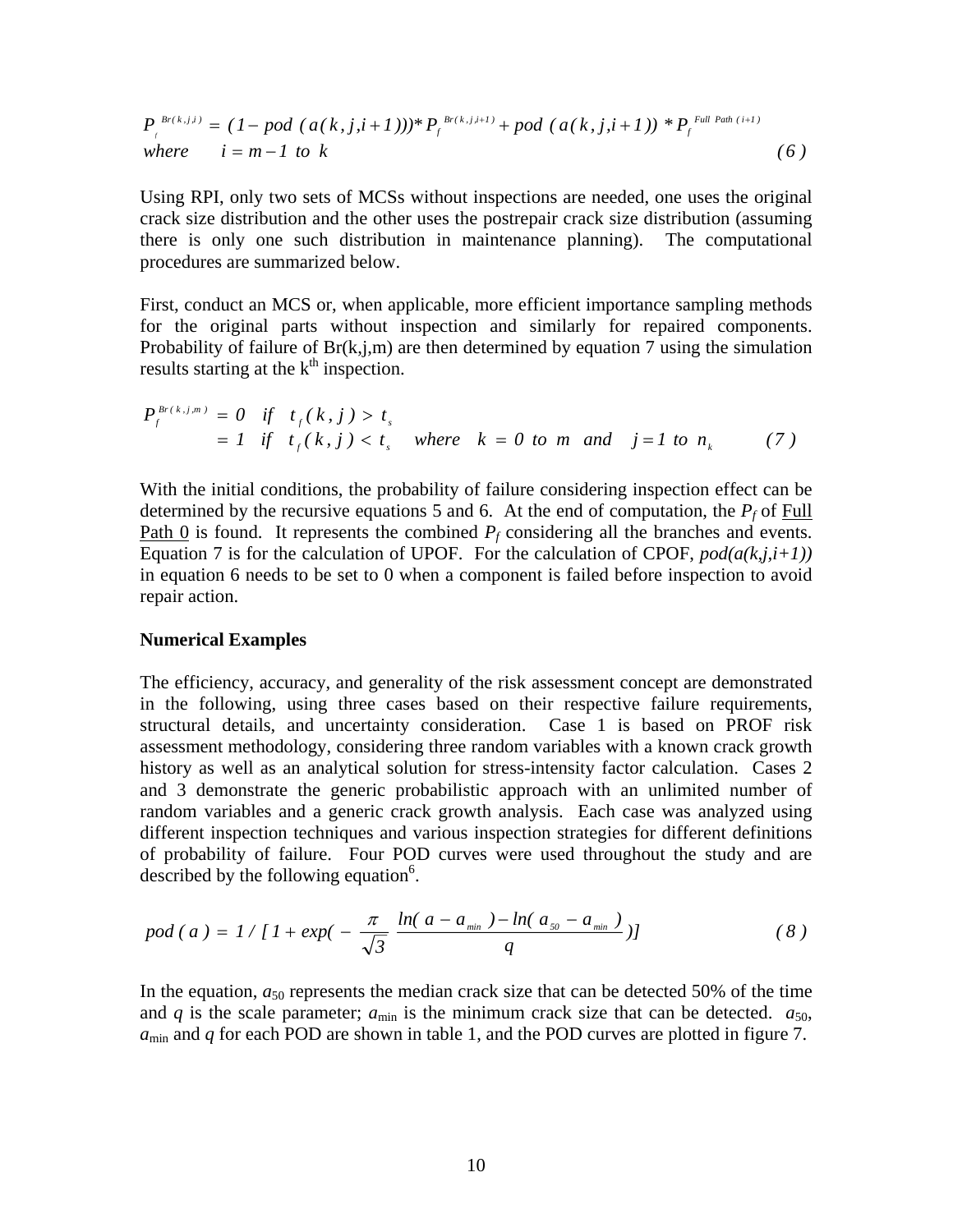|            | POD     | POD     | POD      | POD      |
|------------|---------|---------|----------|----------|
|            | Curve 1 | Curve 2 | Curve 3  | Curve 4  |
| $a_{50}$   | 0.05    | 0.05    | 0.10     | $0.10\,$ |
|            | 0.50    | 0.75    | $0.50\,$ | 0.75     |
| $a_{\min}$ | 0.00    | 0.00    | 0.00     | $0.00\,$ |

Table 1. Parameters in Equation 8 for POD Curves



Figure 7. Probability of Detection Curves

### Case 1:

Case 1 is based on PROF probabilistic analysis methodology, as described in reference 6, for crack growth initiated at a fastener hole. Three random variables, maximum stress, fracture toughness, and EIFS were considered. Failure occurs when the stress-intensity factor is greater than the fracture toughness.

The maximum stress distribution is described by a Gumbel distribution, as shown in equation 9, where  $A = 1.31$  and  $B = 14.6$ . The EIFS is described by equation 10 for a Weibull distribution with  $\eta = 0.0061$  and  $\beta = 0.996$ . Fracture toughness is described by a Normal distribution with mean  $= 35$  and standard deviation  $= 3.1$ . PDFs of maximum stress and EIFS are plotted in figures 8 and 9.

$$
P(\sigma) = exp(-exp((\sigma - B)/A))
$$
\n(9)

$$
G(a) = 1 - exp(-\left(a/\eta\right)^{\beta})
$$
\n(10)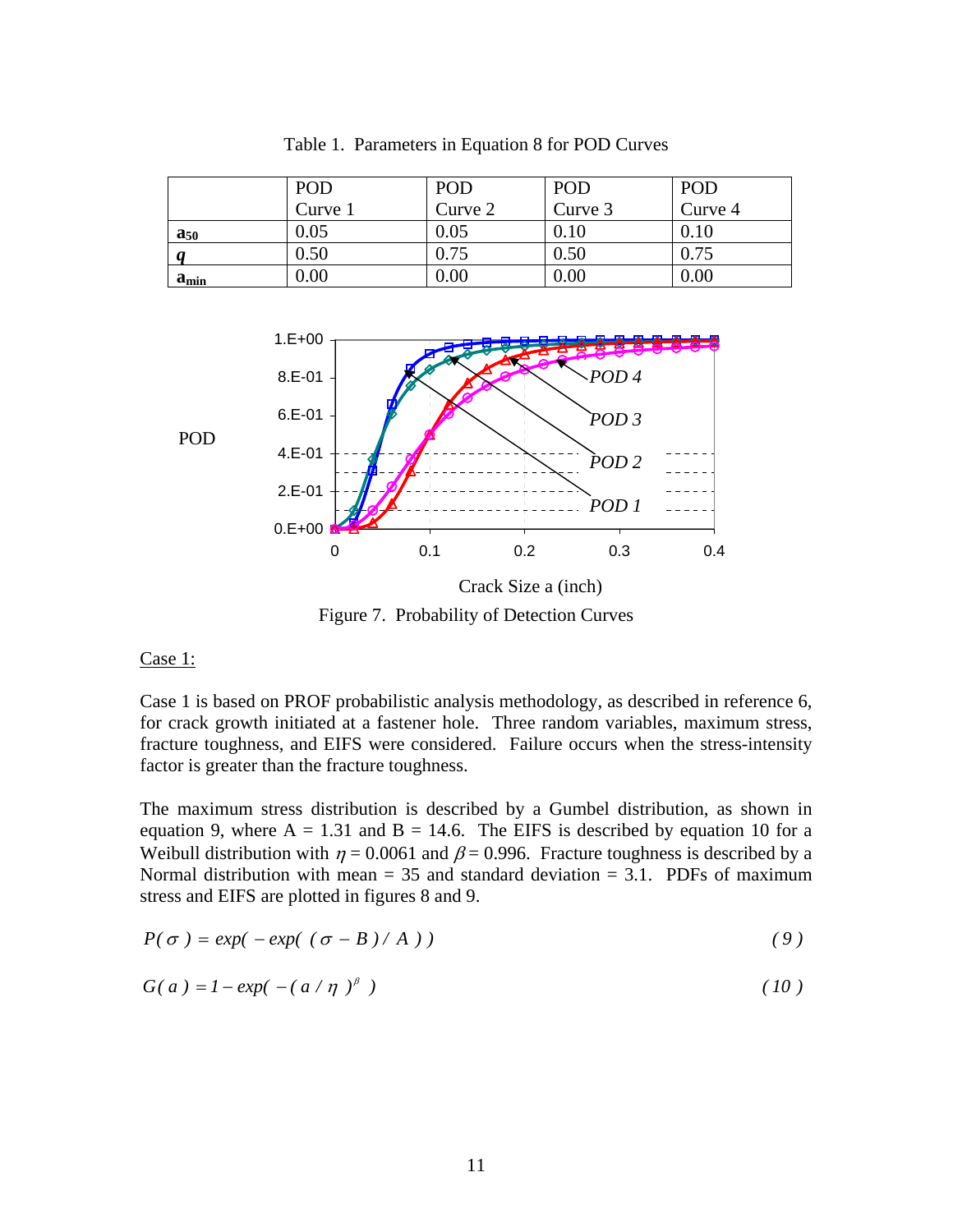

Figure 8. Probability Density Function of Maximum Stress



Figure 9. Probability Density Function of EIFS

The deterministic crack size *a* versus time *t* for damage tolerance analysis is shown in figure 10. The relationship between normalized stress-intensity factor  $(K/\sigma)$  and crack size is modeled as a deterministic input and is defined in figure 11.



Figure 10. Crack Size *a* Versus Time *t*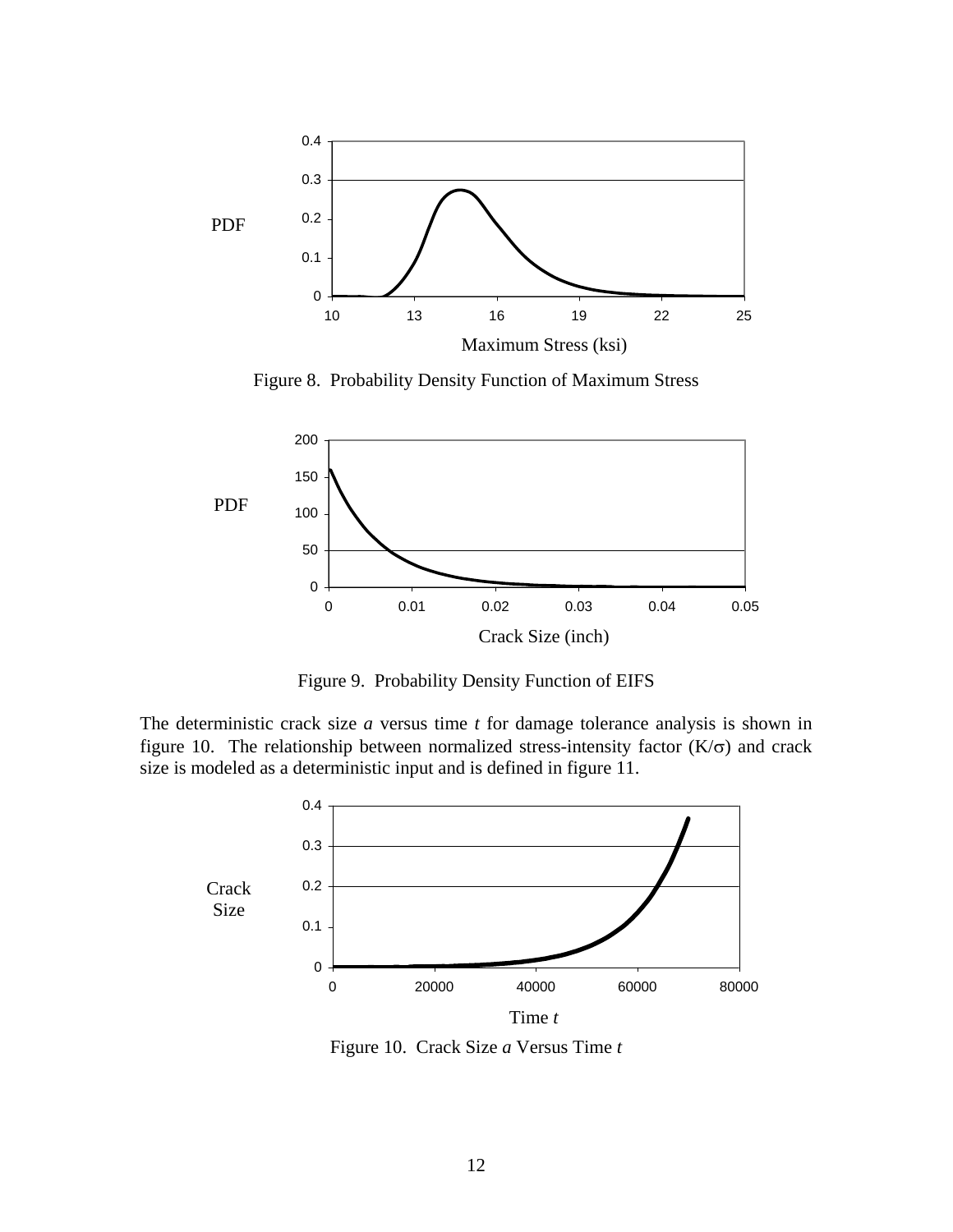

Figure 11. Normalized-Stress Intensity Factor versus Crack Size

For simplicity, the quality of repair parts is assumed to be as-manufactured. In addition, the failure mechanism remains the same after repair. Therefore, only one MCS set, without inspections, is needed for RPI method. The same assumption for repair quality is used for all three cases. The UPOF was calculated based on three probabilistic methods: PROF, MCS, and RPI at 20,000, 25,000, and 30,000 cycles. The accuracy and efficiency of probability predictions among various probabilistic methods were compared. The results are shown in tables 2 to 5.

|                             |             |             | POD Curve 1   |            | N <sub>0</sub> |
|-----------------------------|-------------|-------------|---------------|------------|----------------|
|                             |             |             |               |            | Inspection     |
|                             | <b>LIFE</b> | <b>PROF</b> | <b>MCS</b>    | <b>RPI</b> | <b>MCS</b>     |
| <b>Unfailed Probability</b> | 20,000      | 3.4E-08     | 3.9E-08       | 3.7E-08    | 9.1E-04        |
| of Failure                  | 25,000      | 2.5E-07     | $2.2E-07$     | 2.4E-07    | 1.4E-02        |
|                             | 30,000      | 7.9E-07     | 7.3E-07       | 7.5E-07    | 7.4E-02        |
| Number of                   | 20,000      |             | 2,500,000,000 |            | 110,000        |
| simulations required        | 25,000      |             | 450,000,000   |            | 7,000          |
| for 20% error and           | 30,000      |             | 140,000,000   |            | 1,500          |
| 95% confidence              |             |             |               |            |                |

| Table 2. Results Using POD Curve 1 |  |  |  |  |  |
|------------------------------------|--|--|--|--|--|
|------------------------------------|--|--|--|--|--|

| Table 3. Results Using POD Curve 2 |  |  |  |  |
|------------------------------------|--|--|--|--|
|------------------------------------|--|--|--|--|

|                             |             | POD Curve 2 |             |            | N <sub>0</sub> |
|-----------------------------|-------------|-------------|-------------|------------|----------------|
|                             |             |             |             |            | Inspection     |
|                             | <b>LIFE</b> | <b>PROF</b> | <b>MCS</b>  | <b>RPI</b> | <b>MCS</b>     |
| <b>Unfailed Probability</b> | 20,000      | 9.3E-07     | 7.7E-07     | 7.7E-07    | 9.1E-04        |
| of Failure                  | 25,000      | 5.8E-06     | 5.2E-06     | 4.7E-06    | 1.4E-02        |
|                             | 30,000      | 1.7E-05     | 1.3E-05     | 1.3E-05    | 7.4E-02        |
| Number of                   | 20,000      |             | 130,000,000 |            | 110,000        |
| simulations required        | 25,000      |             | 20,000,000  |            | 7,000          |
| for 20% error and           | 30,000      |             | 8,000,000   |            | 1,500          |
| 95% confidence              |             |             |             |            |                |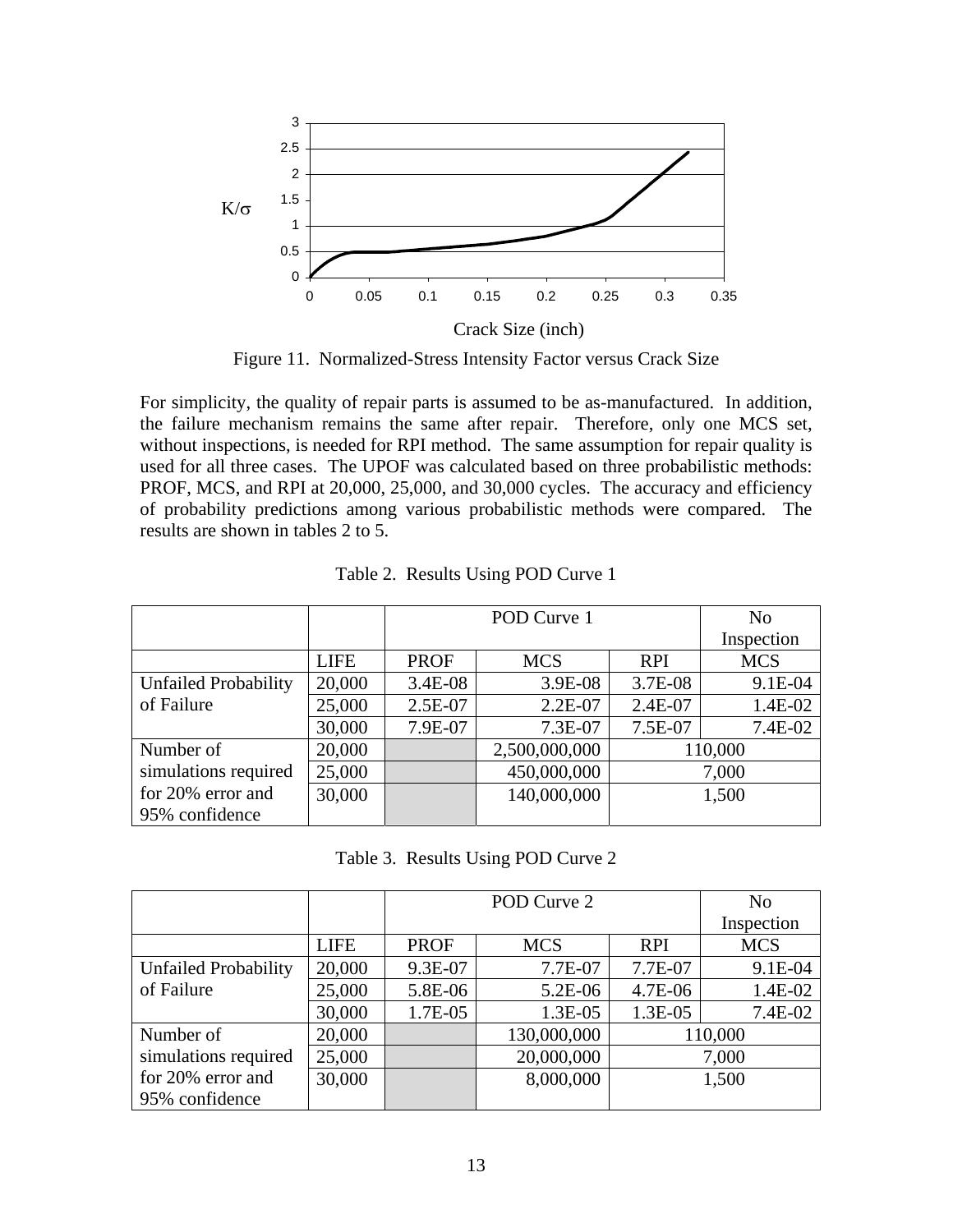|                             |             | POD Curve 3 |            |            | No         |
|-----------------------------|-------------|-------------|------------|------------|------------|
|                             |             |             |            |            | Inspection |
|                             | <b>LIFE</b> | <b>PROF</b> | <b>MCS</b> | <b>RPI</b> | <b>MCS</b> |
| <b>Unfailed Probability</b> | 20,000      | 1.6E-05     | 1.4E-05    | 1.4E-05    | 9.1E-04    |
| of Failure                  | 25,000      | 1.6E-04     | 1.4E-04    | 1.4E-04    | 1.4E-02    |
|                             | 30,000      | 5.6E-04     | 4.7E-04    | 5.1E-04    | 7.4E-02    |
| Number of                   | 20,000      |             | 70,000,000 |            | 110,000    |
| simulations required        | 25,000      |             | 800,000    |            | 7,000      |
| for 20% error and           | 30,000      |             | 220,000    |            | 1,500      |
| 95% confidence              |             |             |            |            |            |

### Table 4. Results Using POD Curve 3

Table 5. Results Using POD Curve 4

|                             |             | POD Curve 4 |            |            | N <sub>0</sub> |
|-----------------------------|-------------|-------------|------------|------------|----------------|
|                             |             |             |            |            | Inspection     |
|                             | <b>LIFE</b> | <b>PROF</b> | <b>MCS</b> | <b>RPI</b> | <b>MCS</b>     |
| <b>Unfailed Probability</b> | 20,000      | 3.9E-05     | $3.4E-05$  | $3.2E-05$  | 9.1E-04        |
| of Failure                  | 25,000      | 3.8E-04     | $3.1E-04$  | $3.2E-04$  | 1.4E-02        |
|                             | 30,000      | 1.4E-03     | 1.2E-03    | 1.2E-04    | 7.4E-02        |
| Number of                   | 20,000      |             | 30,000,000 |            | 110,000        |
| simulations required        | 25,000      |             | 330,000    |            | 7,000          |
| for 20% error and           | 30,000      |             | 80,000     |            | 1,500          |
| 95% confidence              |             |             |            |            |                |

As shown in tables 2 to 5, the results predicted by the three methods compare well. However, the RPI method shows significant computational time reduction compared to the MCS method when better inspection techniques were used. In addition, the efficiency of the RPI method directly depends on the failure probability level of inspection-free structures, as explained below.

The computational time needed for an MCS depends on the probability level *P.* In this study, the number of simulations required for a traditional MCS with inspection,  $N_{mcs}$ , is based on equation 11 for 95% confidence and 20% error with *P* equal to  $P_{f-i}$ , where  $P_{f-i}$ represents  $P_f$  with inspections.

$$
N = 100 / P \tag{11}
$$

Since the RPI method uses the results of inspection-free components, its computational time depends directly on the probability of failure at service life without inspection, *Pf-o.*. Therefore, using the same equation but letting  $P$  equal  $P_{f,o}$ , the number of simulations required for RPI,  $N_{rpi}$ , can be calculated. Since the  $P_f$  without inspections is always no less than the  $P_f$  with inspections, RPI requires fewer samples in the MCS. One can expect that a more effective detection method will produce greater time savings.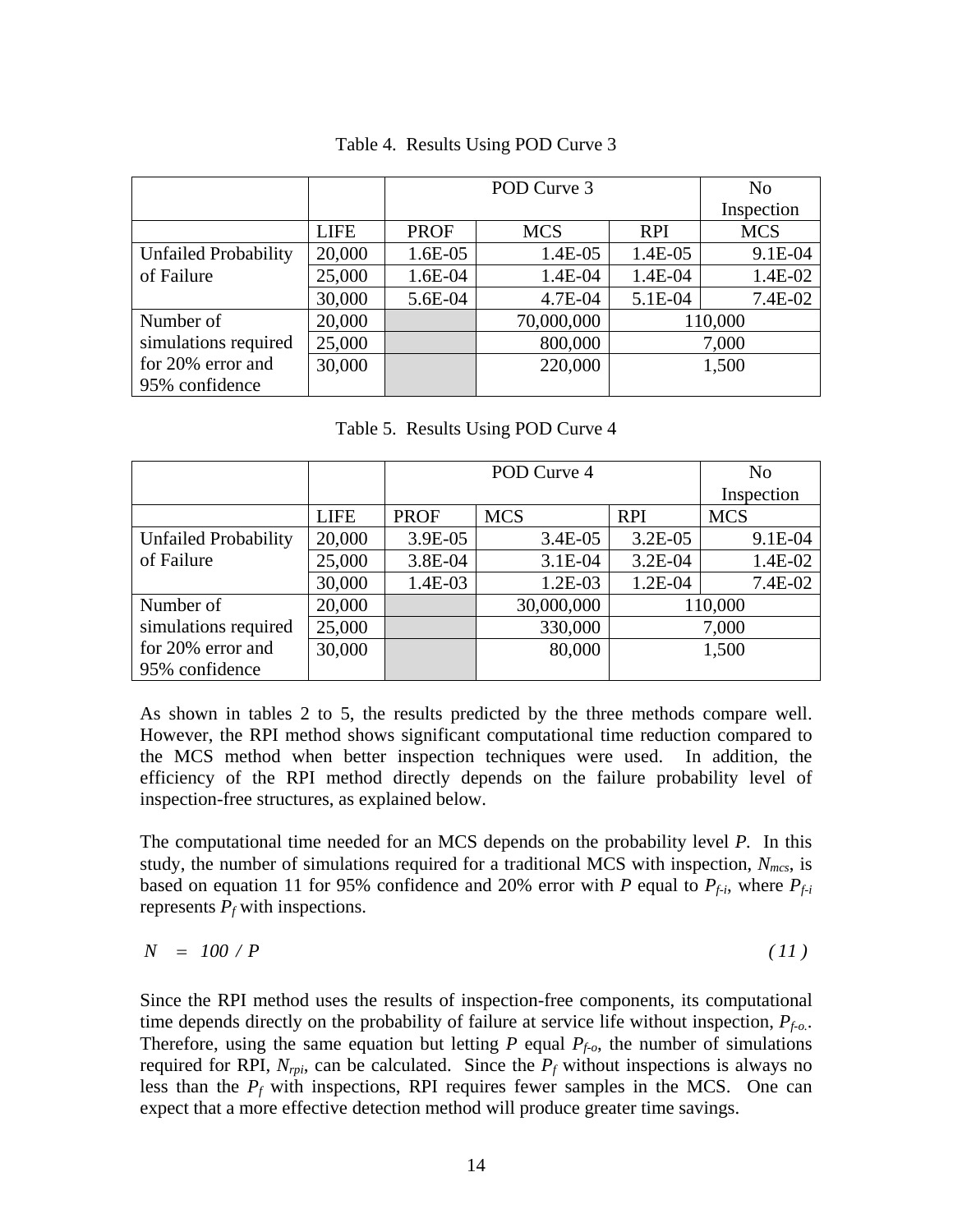Tables 2 to 5 also show the number of simulations required to achieve a probability prediction with 20% error and 95% confidence. As shown in the tables, the number of simulations required for both RPI and MCS methods without inspection are the same. This finding is further demonstrated in figure 12. In the figure, the effectiveness of the crack detection method is represented by the probability ratio,  $P_{f\phi}/P_{f\phi}$ . The larger the ratio, the more effective the detection method. The efficiency of the RPI method is measured by the ratio of  $N_{mcs}/N_{rpi}$ , where  $N_{mcs}$  and  $N_{rpi}$  are the number of simulations required to achieve 20% error and 95% confidence of the probability prediction for MCS and RPI, respectively. It shows that the RPI method is more efficient when the probability ratio is high. On the other hand, the time savings using RPI is minimal when the POD is ineffective.



Figure 12. Efficiency of the RPI Method

#### Case 2:

The structural detail of case 2 is shown in figure 13. A failure occurs when the crack size reaches a critical value of 0.20 inch. The UPOF was calculated using two different inspection intervals: a fixed inspection interval of 4000 cycles and a reliability-based inspection interval that ensures the UPOF to be less than  $10^{-6}$ . The random variables in the study include the EIFS, stress amplitude, thickness, yield strength, hole diameter, and C in the Walker equation. Crack growth histories were generated using the generalpurpose fracture mechanics software AFGROW.



Figure 13. Structural Detail for Case 2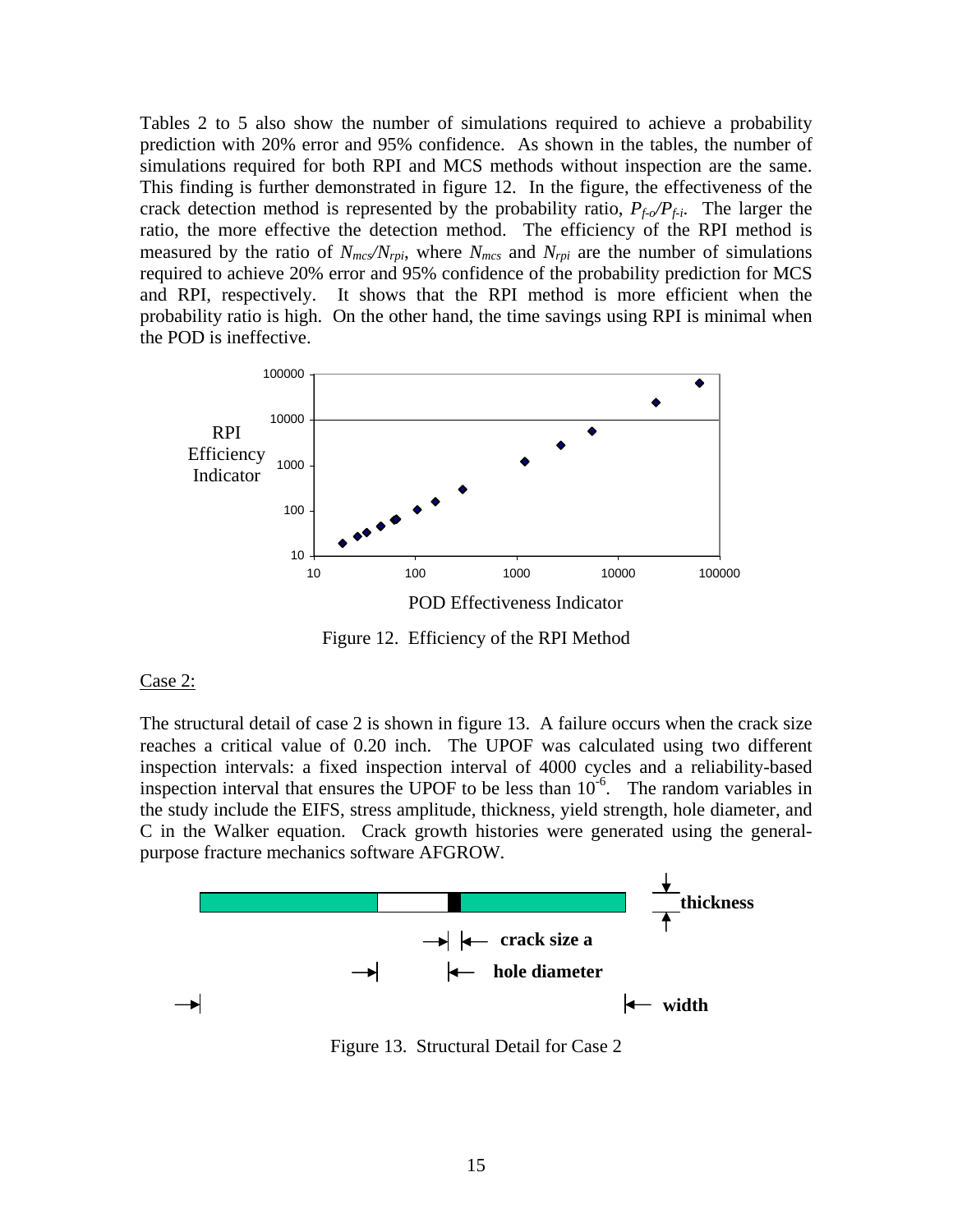The probability distribution of the EIFS is the same as that used in Case 1. The stress amplitude has a Gumbel distribution with  $A = 0.75$  and  $B = 15$ , as described in equation 9. The statistics of the remaining random variables are shown in table 6.

|                       |                   |                 | Coefficient  |
|-----------------------|-------------------|-----------------|--------------|
|                       | Distribution Type | Mean            | of Variation |
| Thickness             | Normal            | $0.063$ in.     | 0.03         |
| <b>Crack Growth</b>   | Lognormal         | 2E-09 in./cycle | 0.07         |
| Hole Diameter         | Normal            | $0.1875$ in.    | 0.03         |
| <b>Yield Strength</b> | Lognormal         | 40 ksi          | 0.03         |

Table 6. Statistics of Uncertainties for Case 2

POD curve 1 was used for the demonstration, and the results are shown in figure 14. In the figure, the line with triangular markers represents the probability of failure without inspection. The line with square markers represents the unfailed  $P_f$  with inspections at every 4000 cycles. The line with diamond markers represents the unfailed  $P_f$  with a reliability-based inspection strategy that unfailed  $P_f < 10^{-6}$ .

In this case, two strategies of setting inspection interval were demonstrated for a given inspection technique using the same crack growth histories (database) without inspection. Similarly, repeated risk assessments with different inspection techniques can be accomplished with high efficiency using the same database. This information can be used later to determine the optimal maintenance plan with cost and accuracy considerations.



Figure 14. Unfailed Probability of Failure With Fixed and Reliability-Based Inspection Intervals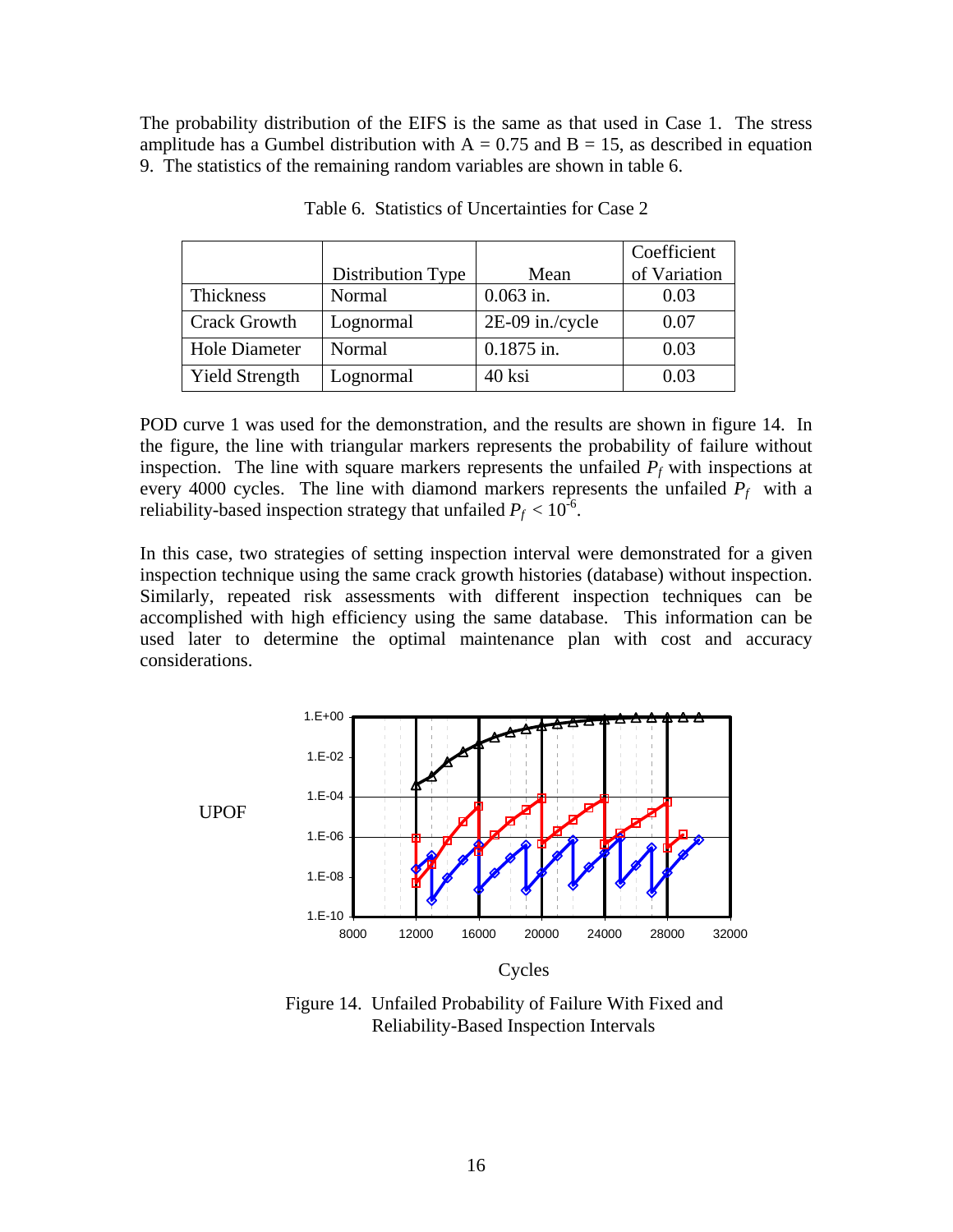## Case 3:

The same structural detail and uncertainty consideration as for case 2 were used in case 3. However, the failure criterion is based on net section yield. POD curve 4 was used to represent the inspection method. Inspections were conducted every 4000 cycles. This case was to demonstrate the generality feature of the new concept in computing the CPOF, UPOF, and hazard functions. Crack growth histories generated from case 2 were used again in case 3 without lengthy computation since the *a*-versus-*t* database is not affected by the failure mechanisms, inspection methods, or inspection intervals.

The results are shown in figures 15 and 16. In figure 15, the square markers represent the CPOF, and the triangle markers represent the UPOF. As can be seen, CPOF is significantly different than UPOF. The difference is due to the repair action being taken on the components that have failed prior to inspection for UPOF calculation. For CPOF calculation, components that have failed prior to inspection will remain failed throughout the analysis.



Figure 15. Comparison of UPOF and CPOF

For the reliability-based design assessment, CPOF and hazard function h(t) are useful design parameters to assess reliability-based design criteria. Paul White<sup>7</sup> described a reliability-based design methodology using CPOF and hazard function h(t) in his paper presented at the  $6<sup>th</sup>$  Joint FAA/DoD/NASA Aging Aircraft Conference. This methodology requires the CPOF as well as the instantaneous failure rate (single flight probability of failure) be less than the allowable probability level, respectively. Figure 16 shows the CPOF again and the hazard function h(t) in a log scale. The square markers represent the CPOF, and the diamond markers represent hazard function h(t). For a simple demonstration, let's set the allowable probability for CPOF to  $10^{-3}$  and set that for the instantaneous failure rate to  $10^{-6}$ . From figures 15 and 16, one can determine that the design life is about 26,000 cycles.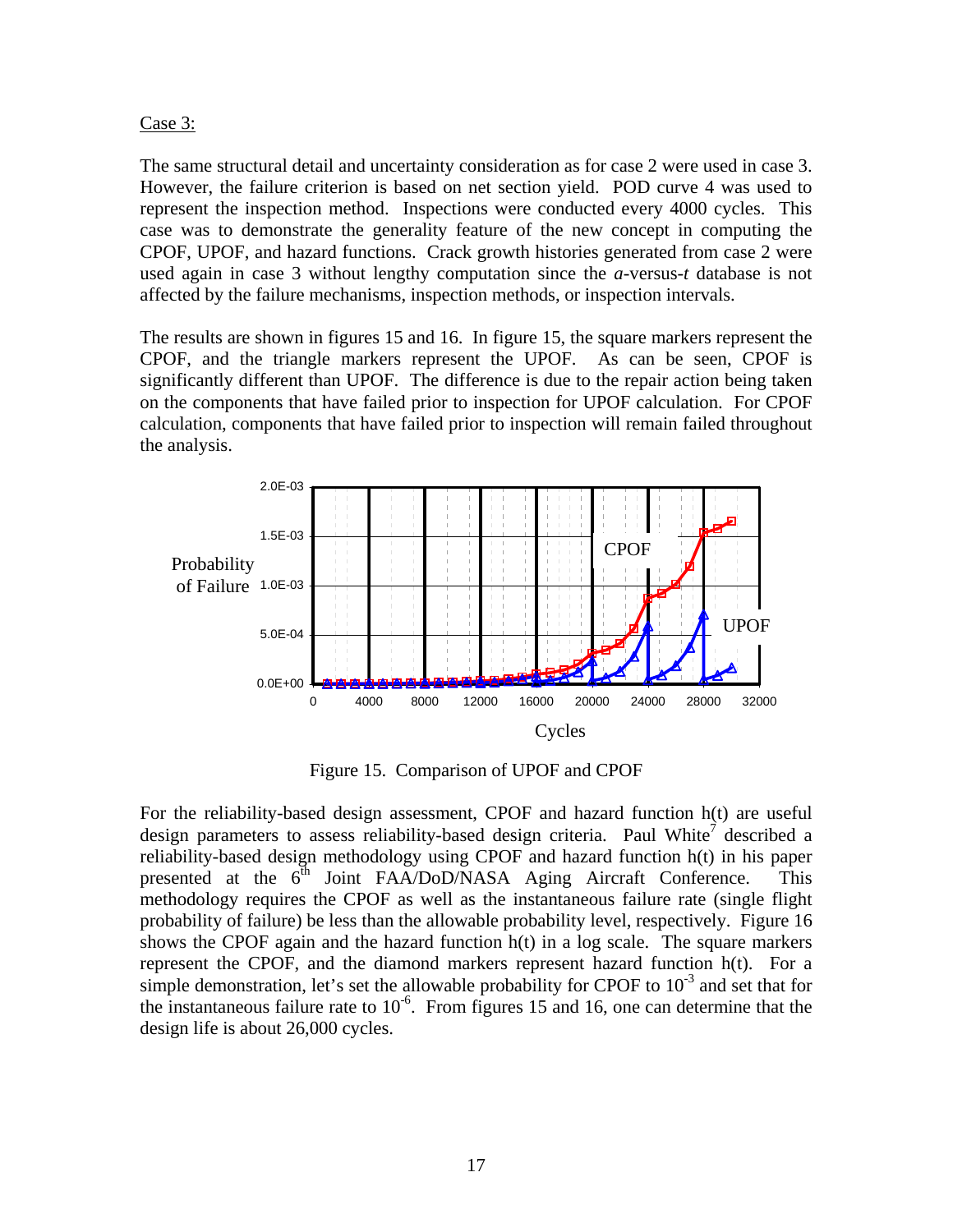

Figure 16. Cumulative Probability of Failure and Hazard Function

## **Summary and Discussions**

This paper demonstrates a generic concept for probabilistic damage tolerance-based maintenance planning. This concept is based on the integration of damage tolerance methodology, probabilistic methods for inspection-free structures, and a recursive probability integration (RPI) method accounting for maintenance-related uncertainties.

Reduction in computational time using the RPI method relative to the conventional simulation-based approach comes from two sources: (1) The required number of Monte Carlo simulations (MCS) for the RPI method depends directly on the  $P_f$  without inspections and the larger the failure probability predicted by an MCS, the fewer samples are required. Since  $P_f$  without inspection is always no less than  $P_f$  with inspections, this leads to computational time savings, especially when the  $P_f$  is reduced significantly by an effective maintenance plan. (2) The *a*-versus-*t* database can be used repeatedly for different failure requirements; different inspection methods; and various inspection intervals, fixed or reliability-based.

Since the RPI is a simulation-based method that allows consideration for various damage scenarios, detection techniques, failure requirements, definitions of probability of failure, etc., it has a wide range of applications. As demonstrated, the unfailed probability of failure, cumulative probability of failure, and instantaneous failure rate or hazard function were calculated. A simple illustration of using the cumulative probability of failure and instantaneous failure rate for reliability-based design assessment was given. The application area could include corrosion and composite damage. It is suitable for optimal inspection scheduling with reliability and cost consideration. It can also be used to verify new probabilistic methods or provide error-checking to ensure the reliability of failure prediction.